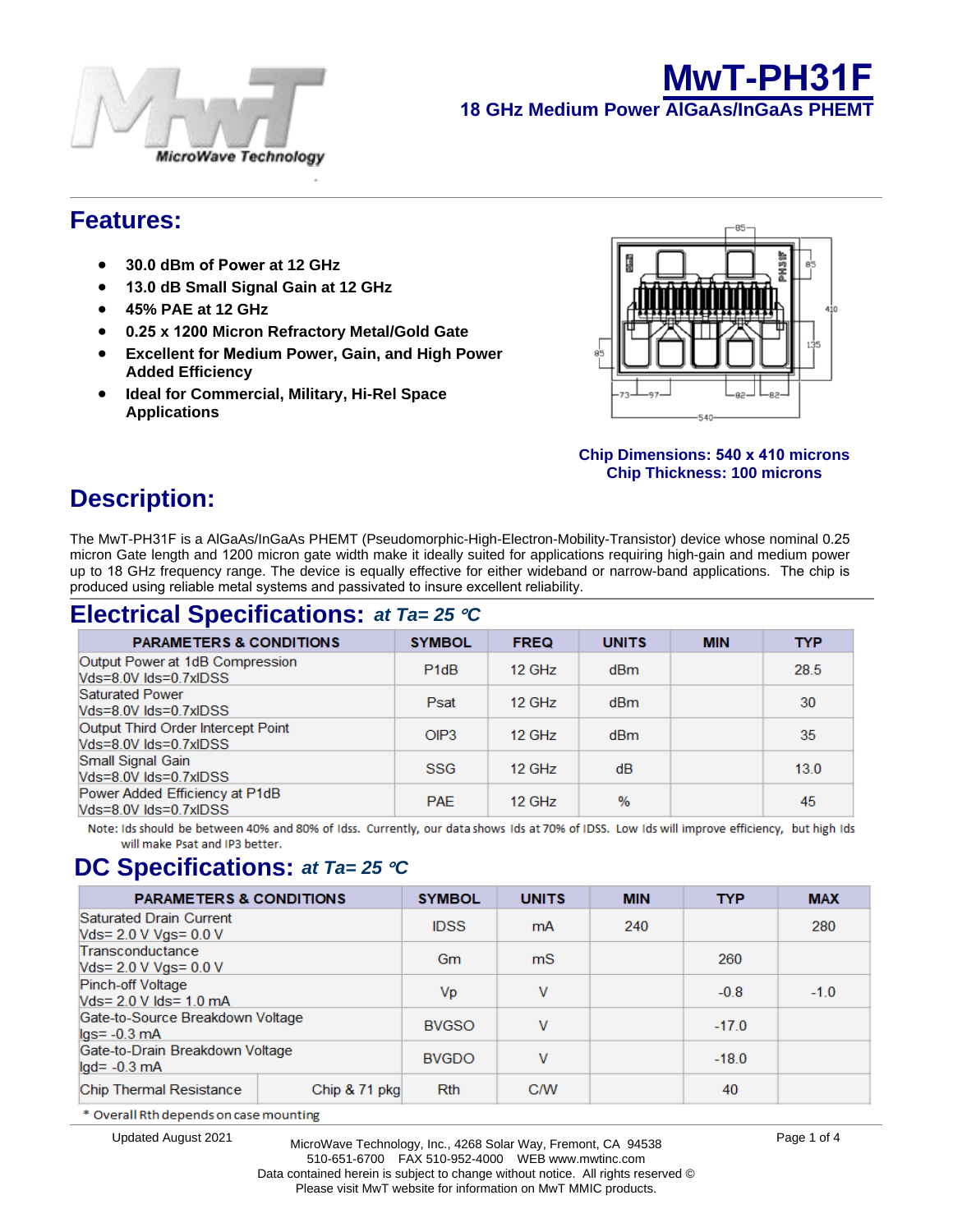



MwT-PH31F, OIP3 with different Idq vs Po/Tone at 12GHz Vds=8V; Idq=0.7xIDSS

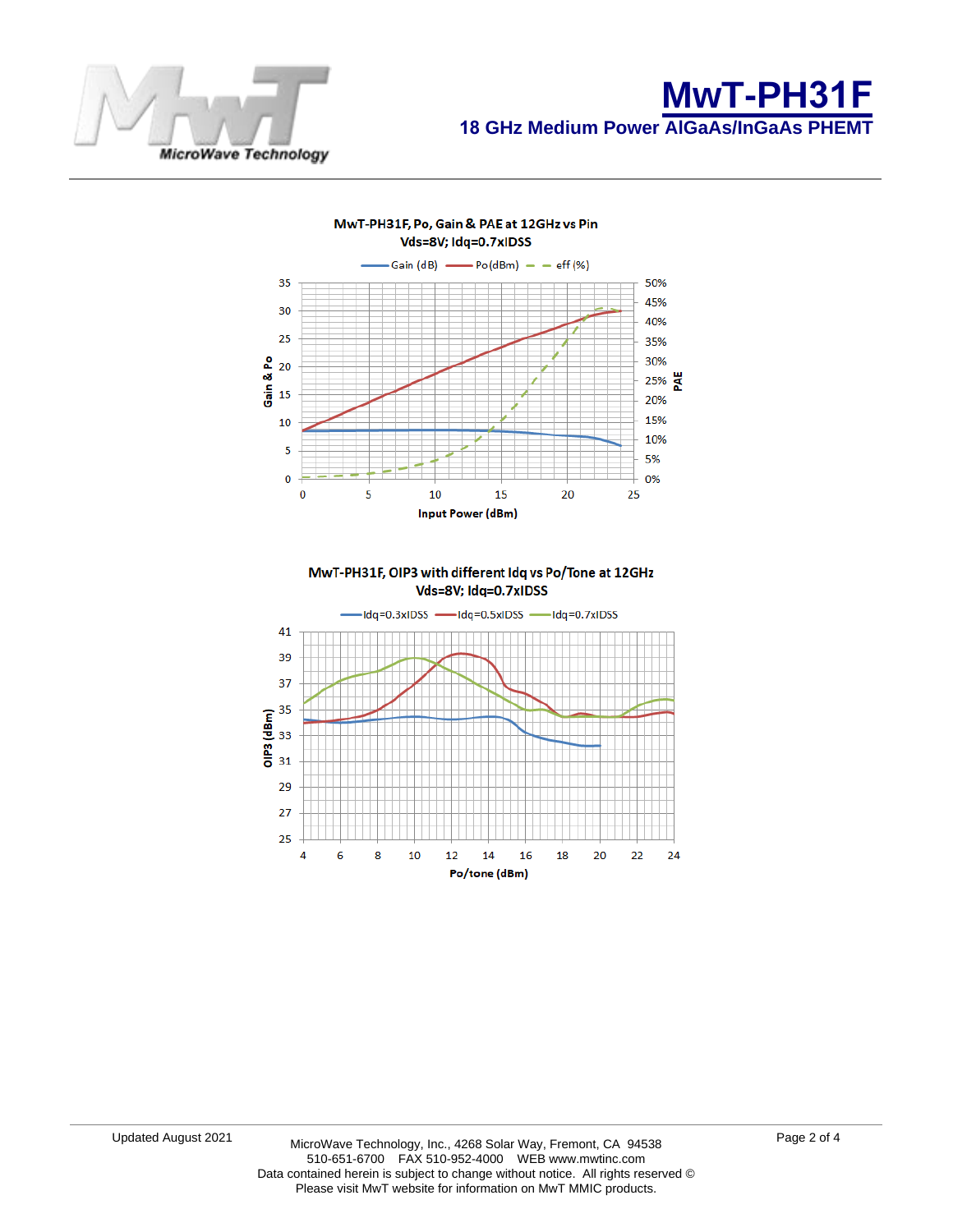



### **Absolute Maximum Rating**

| Symbol     | <b>Parameter</b>           | <b>Units</b> | <b>Cont Max1</b> | <b>Absolute Max2</b> |  |
|------------|----------------------------|--------------|------------------|----------------------|--|
| <b>VDS</b> | Drain to Source Volt.      |              | 8.0              | 8.5                  |  |
| Tch        | <b>Channel Temperature</b> | °C           | $+150$           | $+175$               |  |
| Tst        | Storage Temperature        | °C           | $-65$ to $+150$  | $+175$               |  |
| Pin        | <b>RF Input Power</b>      |              | 400              | 500                  |  |

#### **Notes:**

**1.** Exceeding any one of these limits in continuous operation may reduce the mean-time- to-failure below the design goal.

**2.** Exceeding any one of these limits may cause permanent damage.